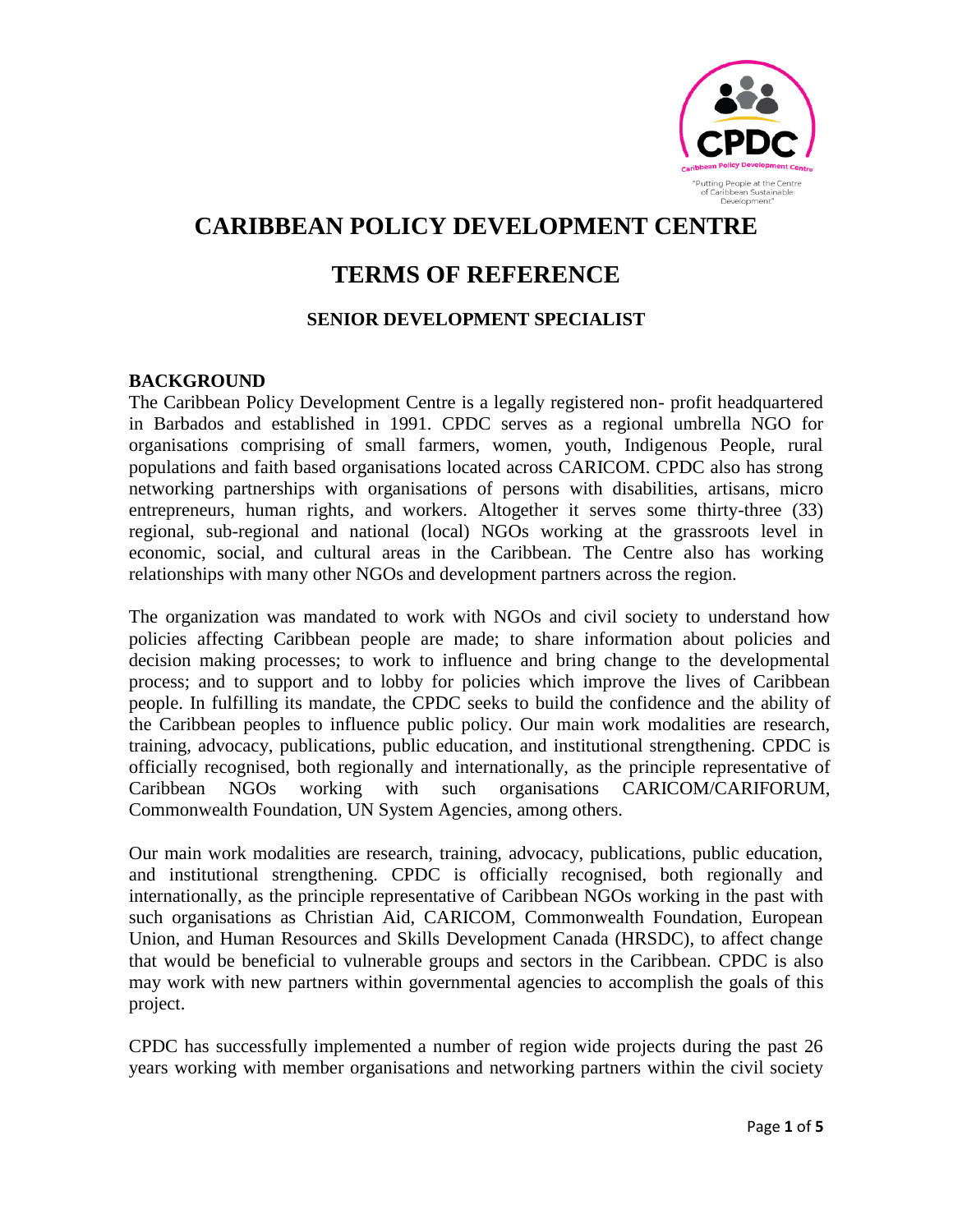

sector as well as departments of government. Some projects which were recently implemented include:

- 1. The 2-year Inter-American Foundation (IAF) funded project entitled "Strengthening small farmer resilience to natural disasters in the Eastern Caribbean"
- 2. The 1-year UNDP/SGP funded project entitled "Supporting the development of an enabling policy environment for civil society organisations to contribute more effectively to the 2030 agenda, particularly, the Sustainable Development Goals (SDGs)"
- **3.** The 2-year German Federal Ministry for Economic Cooperation and Development (BMZ) project entitled Multi-actor partnership on climate and disaster risk financing and preparedness in the context of the InsuResilience Global Partnership" (MAPs)

## **PURPOSE AND OBJECTIVE**

Under the direct supervision of the Officer in Charge, the Consultant is expected to provide technical assistance to the CPDC to build the capacity of Caribbean civil society to articulate its policy positions for a sustainable Caribbean development agenda.

## **METHODOLOGY AND TECHNICAL APPROACH**

The consultant will utilize 75% of their monthly working time providing the services to CPDC as required. Flexibility to work remotely will be permitted as needed and agreed by Senior Management in keeping with the Consultant nature of the post. The key tasks for the Consultant include technical and programmatic research and policy advice services.

Specific deliverable (quality of work), working relations and efficiency will be used as a basis for the evaluation of consultant's performance.

#### **ACTIVITIES AND TASKS**

The consultant is expected to:

#### *General*

- 1. Ensure effective articulation of the policy and advocacy priorities of CPDC and its relevant partners: NGO beneficiaries, national and regional civil society organisations/networks, international CSO organisations/networks, professional service providers, governments and intergovernmental organisations and third party actors by:
	- Supporting the Officer in Charge / Executive Director with the implementation of CPDC policy priorities under the assigned thematic areas;
	- Coordinating CPDC's projects team policy research and advocacy work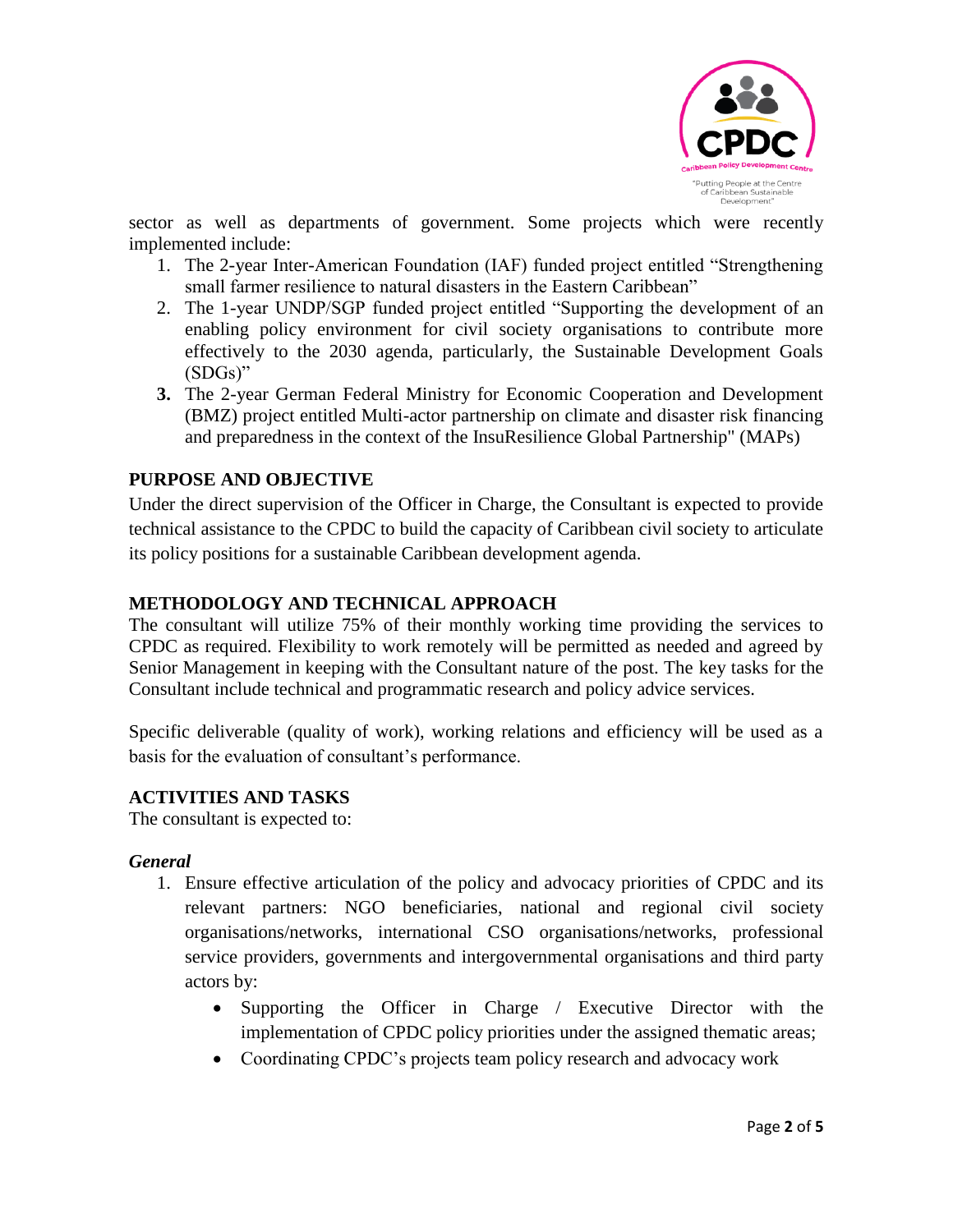

- Preparing policy positions, related plans and schedules in support of programme development and implementation;
- Assisting with the monitoring of policy actions under thematic areas of focus
- Representing CPDC online and overseas as required at various policy for a relevant to CPDC's policy advocacy priorities;
- Facilitating communication between key stakeholders in CPDC's policy work;
- Providing general technical and coordination services as required on CPDC's policy priorities.

# *Specific*

- 1. Support implementation of Project activities, in particular in relation to:
	- Drafting and advising CPDC's on policy positions as well as policy implementation schedules and timetables;
	- Provision of technical assistance on policy advocacy strategy design and implementation;
	- Provision of technical assistance to support capacity building of CPDC civil society policy network and partners;
	- Technical support to CPDC to convene regional, national and international policy fora;
	- Convene civil society working groups as needed
	- Undertake policy research in the designated programme priorities;
	- Review policy research undertaken by CPDC and third party contractors;
	- Represent CPDC in designated policy fora within CPDC's Good Governance, Trade and Economic Development and Sustainable Livelihoods thematic areas or work.
	- Perform the role of team leader on CPDC's policy research and advocacy work
- 2. Monitoring and Evaluation of the project results:
	- Contributing to project reports on CPDC's policy work;
	- Contributing to the formulation of indicators to measure the success of CPDC's policy agenda
	- Supporting data collection related to CPDC's policy work.
	- Participating in project monitoring and evaluation exercises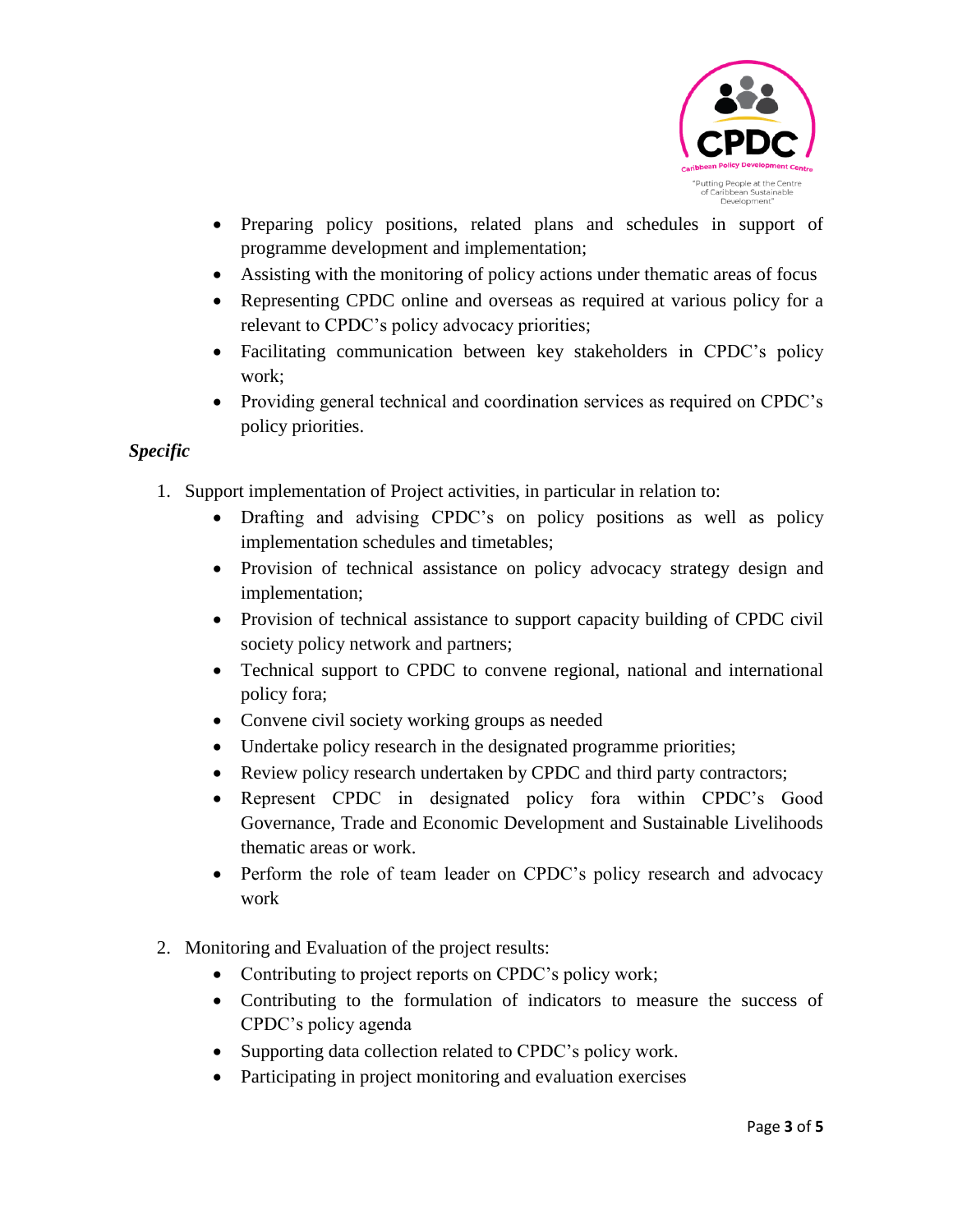

# **KEY ACTIONS AND DELIVERABLES**

The Consultant is expected to produce the following key deliverables:

- Monthly status reports (CPDC Matrix Template)
- Final consultancy report;
- Monthly timesheet
- Other deliverables as explained above required during Project implementation.
- Policy advisory services

## **QUALIFICATIONS/SPECIALIZED KNOWLEDGE/EXPERIENCE**

The Consultant/s is expected to have the following qualifications/specialized knowledge/experience required to complete the task:

#### *Qualification*

• Masters level degree in Economics, Development Studies, Trade, Political Science or a related field

# *Experience and Knowledge*

Minimum of 10 years progressively responsible professional work experience within the Caribbean development sector

- Proven knowledge of NGO Community and its policy advocacy issues.
- Strong interpersonal skills and ability to perform tasks timely with high level of accuracy
- Commitment to continuous learning and professional development
- Excellent written and spoken English
- Excellent knowledge in the use of computers and office software packages (MS Word, Excel, etc.).
- Previous experience in civil society policy advocacy would be an asset.

#### **MANAGEMENT**

The Consultant shall be considered as having the legal status of an Independent Contractor and will be directly supervised by the Officer in Charge or a designate.

## **COORDINATION**

The Consultant will **NOT** be providing a dedicated workstation at the Caribbean Policy Development Centre's Secretariat at this time. However, flexibility to work remotely or to utilize a shared workstation is available to the consultant, in agreement with the direct supervisor. **Physical attendance at project team meetings will be required occasionally.**